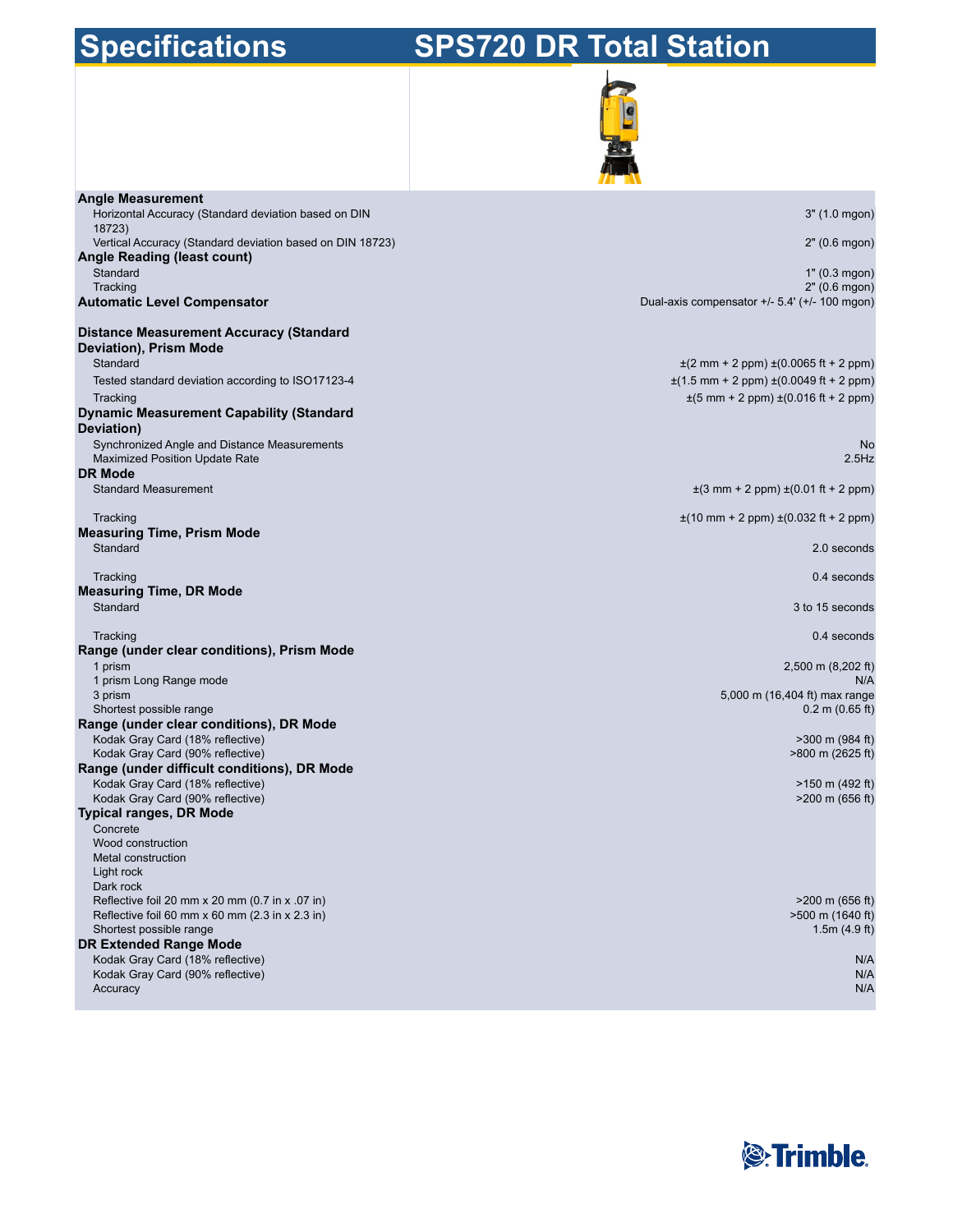### **Specifications**

## **SPS720 DR Total Station**

| <u>sposiniaanono</u>                                                                            |                                                              |
|-------------------------------------------------------------------------------------------------|--------------------------------------------------------------|
| DR surface scan and surface profile speed                                                       |                                                              |
| <b>Light Source</b>                                                                             | Laser diode 660 nm, Las                                      |
| Laser pointer coaxial (standard)                                                                | Ιa                                                           |
| <b>Beam Divergence in Prism Mode</b>                                                            |                                                              |
| Horizontal                                                                                      | 4                                                            |
| Vertical                                                                                        | 4                                                            |
| Beam Divergence in DR Mode                                                                      |                                                              |
| Horizontal                                                                                      | $\overline{c}$                                               |
| Vertical<br><b>Atmospheric Correction</b>                                                       | $\overline{2}$<br>$-130$ pp                                  |
| Leveling                                                                                        |                                                              |
| Circular level in Tribrach                                                                      |                                                              |
| Electronic 2-axis level in the LCD                                                              |                                                              |
| Servo system                                                                                    | MagDrive servo technology, integrated servo/angle sensor ele |
| Rotation speed                                                                                  | 115 d                                                        |
| Positioning speed 360/180 degrees (400/200 gon)<br>Positioning speed - Change Face I to Face II |                                                              |
| Clamps and slow motions                                                                         | Servo-driver                                                 |
| <b>Centering</b>                                                                                |                                                              |
| Centering system                                                                                |                                                              |
| Optical plummet                                                                                 |                                                              |
| Magnifcation/shortest focusing distance                                                         | $2.3 \times 70.5$ m                                          |
| <b>Telescope</b>                                                                                |                                                              |
| Magnification<br>Aperture                                                                       |                                                              |
| Field of view at 100 m (328 ft)                                                                 | 2.6 <sub>m</sub>                                             |
| Shortest focusing distance                                                                      |                                                              |
| Illuminated crosshair                                                                           |                                                              |
| Built-in tracklight                                                                             |                                                              |
| Operating temperature                                                                           | $-20$ °C to                                                  |
| Dust and water proofing<br>Focus type                                                           | Ser                                                          |
| <b>Power Supply</b>                                                                             |                                                              |
| Internal battery                                                                                | Rechargeable Li-                                             |
| <b>Operating Time</b>                                                                           |                                                              |
| One internal battery                                                                            |                                                              |
|                                                                                                 |                                                              |
| Three internal batteries in multi-battery adaptor                                               |                                                              |
| Robotic holder with one internal battery                                                        |                                                              |
| Weight                                                                                          |                                                              |
| Instrument (Servo/Autolock)                                                                     |                                                              |
| Instrument (Robotic)                                                                            |                                                              |
| Trimble CU Controller<br>Tribrach                                                               |                                                              |
| Internal batery                                                                                 |                                                              |
| <b>Trunnion axis Height</b>                                                                     |                                                              |
| <b>Handle</b>                                                                                   | Detachable and eccentri                                      |
| Range                                                                                           |                                                              |
| Robotic                                                                                         | 30                                                           |
| Autolock                                                                                        | 30                                                           |
| Autolock to Trimble MT1000 Target<br>Shortest search distance                                   |                                                              |
| Autolock pointing precision at 200 m (656 ft) (Standard                                         |                                                              |
| deviation)                                                                                      |                                                              |
| <b>Angle Reading</b>                                                                            |                                                              |
| Standard                                                                                        |                                                              |
| Tracking                                                                                        |                                                              |
| Averaged observations                                                                           |                                                              |
| Type of radio<br>Search time                                                                    | 2.4 GHz frequency-hopping                                    |
| Search area                                                                                     | 360 degrees (400 gon) or defined horizontal ar               |
|                                                                                                 |                                                              |
|                                                                                                 |                                                              |

ser class 1 in Prism mode aser class 3R in DR mode Laser class3R

> cm/100 m (0.13 ft/328 ft) cm/100 m (0.13 ft/328 ft)

2 cm/50 m (0.066 ft/164 ft) 2 cm/50 m (0.066 ft/164 ft) –130 ppm to 160 ppm continuous

8'/2 mm (8'/0.007 ft) 0.3" (0.1 mgon) ectromagnetic direct drive legrees/sec (128 gon/sec) 3.2 sec 3.2 sec , endless fine adjustment

> Trimble 3-pin Alidade optical plummet  $-$  infinity (1.6 ft – infinity)

> > 30x

40 mm (1.57 inches) at 100 m (8.5 ft at 328 ft) 1.5 m (4.92 ft)–infinity Variable (10 steps) Standard +50 °C (-4 °F to +122 °F) IP55 vo assisted on side cover

Ion battery 11.1 V, 4.4 Ah

Approximately 6 hours

Approximately 18 hours Approximately 12 hours

5.15 kg (11.35 lb) 5.25 kg (11.57 lb) N/A 0.7 kg (1.54 lb) 0.35 kg (0.77 lb) 196 mm (7.71 in) ic for unrestricted sighting

> 300 - 500 m (984 - 1,640 ft) 300 - 500 m (984 - 1,640 ft) 500 m (1,640 ft) 0.2 m (.65 ft) <2 mm (0.007 ft)

1" (0.3 mgon) 2" (0.6 mgon) 0.1" (0.03 mgon) , spread-spectrum radios  $2 - 10 s$ nd vertical search window